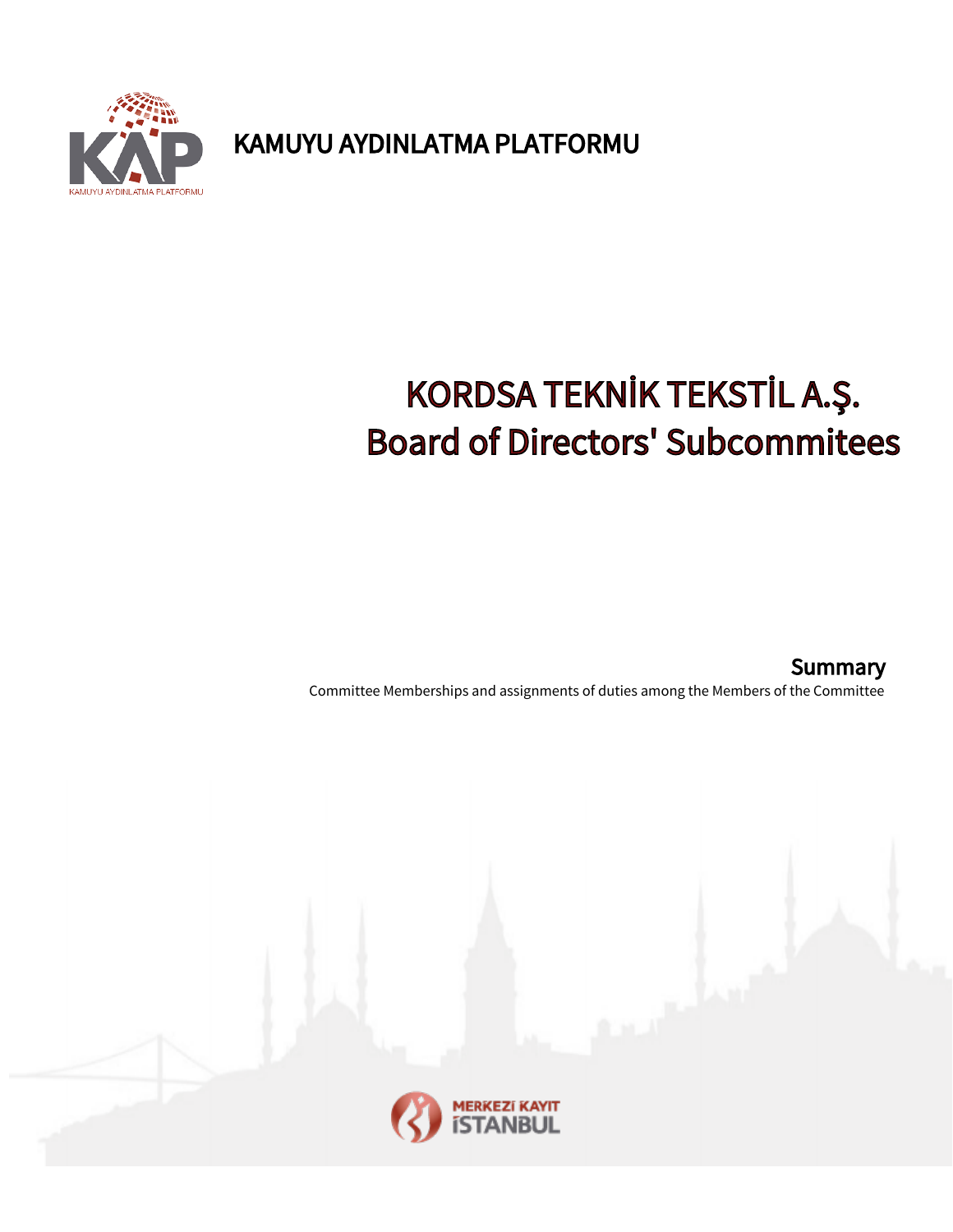

## Board Of Directors' Subcommitees

#### Related Companies []

#### Related Funds []

| <b>Board Of Directors' Subcommitees</b>                  |            |
|----------------------------------------------------------|------------|
| <b>Update Notification Flag</b>                          | Hayir (No) |
| <b>Correction Notification Flag</b>                      | Hayır (No) |
| Date Of The Previous Notification About The Same Subject |            |
| <b>Postponed Notification Flag</b>                       | Hayır (No) |
| <b>Announcement Content</b>                              |            |
| <b>Explanations</b>                                      |            |

With the Board of Directors Resolution no 2021/10 dated as March 26<sup>th</sup>, 2021,

Pursuant to the CMB Corporate Governance Principles Article "4.5. The Committees constituted under the Board of Directors" of the appendix-1 in Corporate Governance Communiqué (II-17.1) issued by Capital Markets Board, it is resolved to establish the following committees and assign members' duties. Corporate Governance Committee shall also fulfill the duties of Nomination and Remuneration Committees.,

### Audit Committee

Head of Committee, Mehmet SAMİ - Member Independent

Member: Güngör KAYMAK - Member Independent

#### Corporate Governance Committee

Head of Committee: Mehmet SAMİ - Member Independent